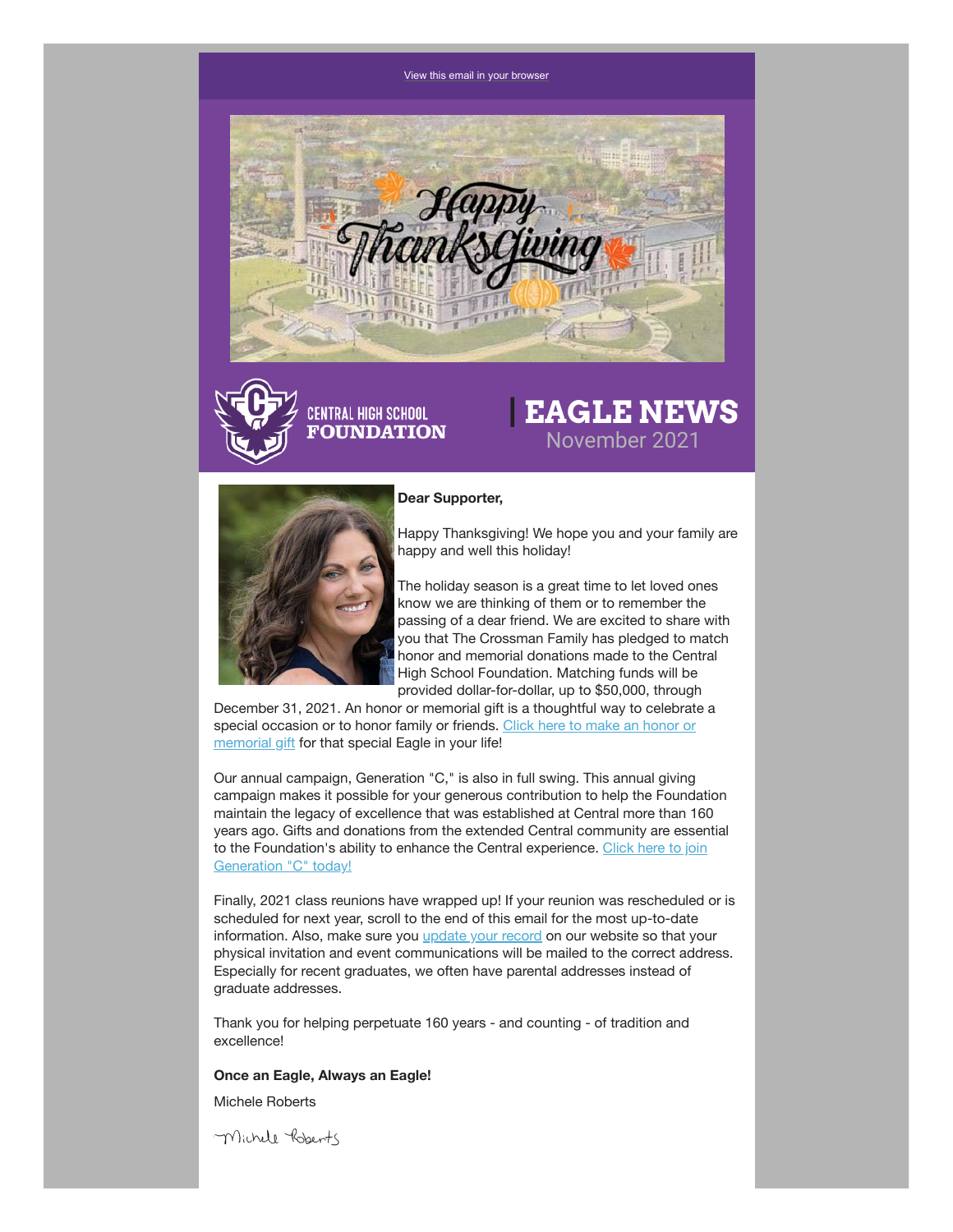#### **Matching Donation of \$50,000 Makes Your Honor and Memorial Gift Go Far this Holiday!**



The closing of 2021 is upon us, and the holiday season is a great time to let loved ones know we are thinking of them or to remember the passing of a dear friend. **We are excited to share with you that The Crossman Family has pledged to match honor and memorial donations made to the Central High School Foundation. Matching funds will be provided**

**dollar-for-dollar, up to \$50,000, through December 31, 2021.**

An honor or memorial gift is a thoughtful way to celebrate a special occasion or to honor family or friends. The Central High School Foundation's Honor and Memorial Gift Program allows you to recognize individuals, couples, groups, special occasions such as birthdays or anniversaries, or someone's passing. When you make a memorial gift, a personalized card and acknowledgment is sent to the individual or family being honored. You will also receive a letter acknowledging your gift and the gift amount will appear on your donor acknowledgement letter for tax purposes.

### **Eagle Swag Makes the Perfect Holiday Gift! Get Yours Today!**

Would your Eagle love some new Central gear? The Central High School Alumni Association has new items in its Alumni Store such as new "old school" t-shirts and sweatshirts that are available in limited quantities at a great price. You can even get a commemorative Central Style Book! Your store purchases support the Alumni Association's projects and activities and generally keeping Central Central!



**Mark Your Calendars and Register Today for Zero Hour: MasterClass with Scott Wilson!**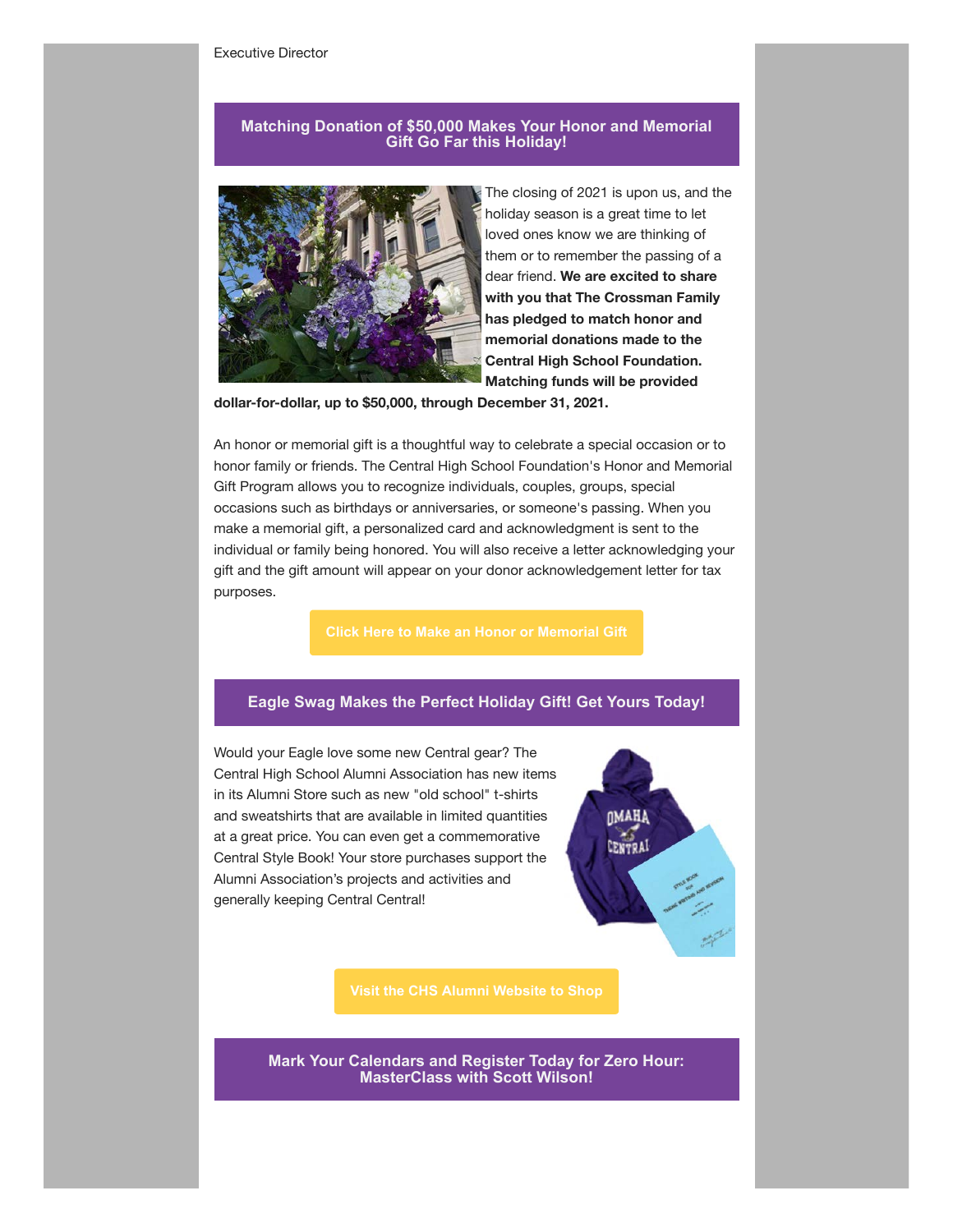

Do you remember trying to squeeze an extra class into your schedule when you were a student at Central? And the only hour you had available was Zero Hour? Well, even after graduation, Zero Hour is still available for you to fill with fun, unique "extra-curricular" learning! Join us for our Zero Hour MasterClass Series!

Our next ZeroHour Class is titled "The History of Central High School" and will be taught by Central History Teacher, Scott Wilson.

#### **Saturday, January 22, 2022**

10:00 A.M. – 11:00 A.M. CST Ticket: \$5.00 Location: Online (Zoom)

# **Keep Updated on the Central High School Athletics Website**



Check out the Central High School athletics website to keep updated on all things Central sports! There you will find current rosters, game schedules, photo galleries, individual sports news, and much more. Winter sports season has officially begun! Visit the website by clicking the button below. Go Eagles!

**CHS Students Named National Merit Commended Students**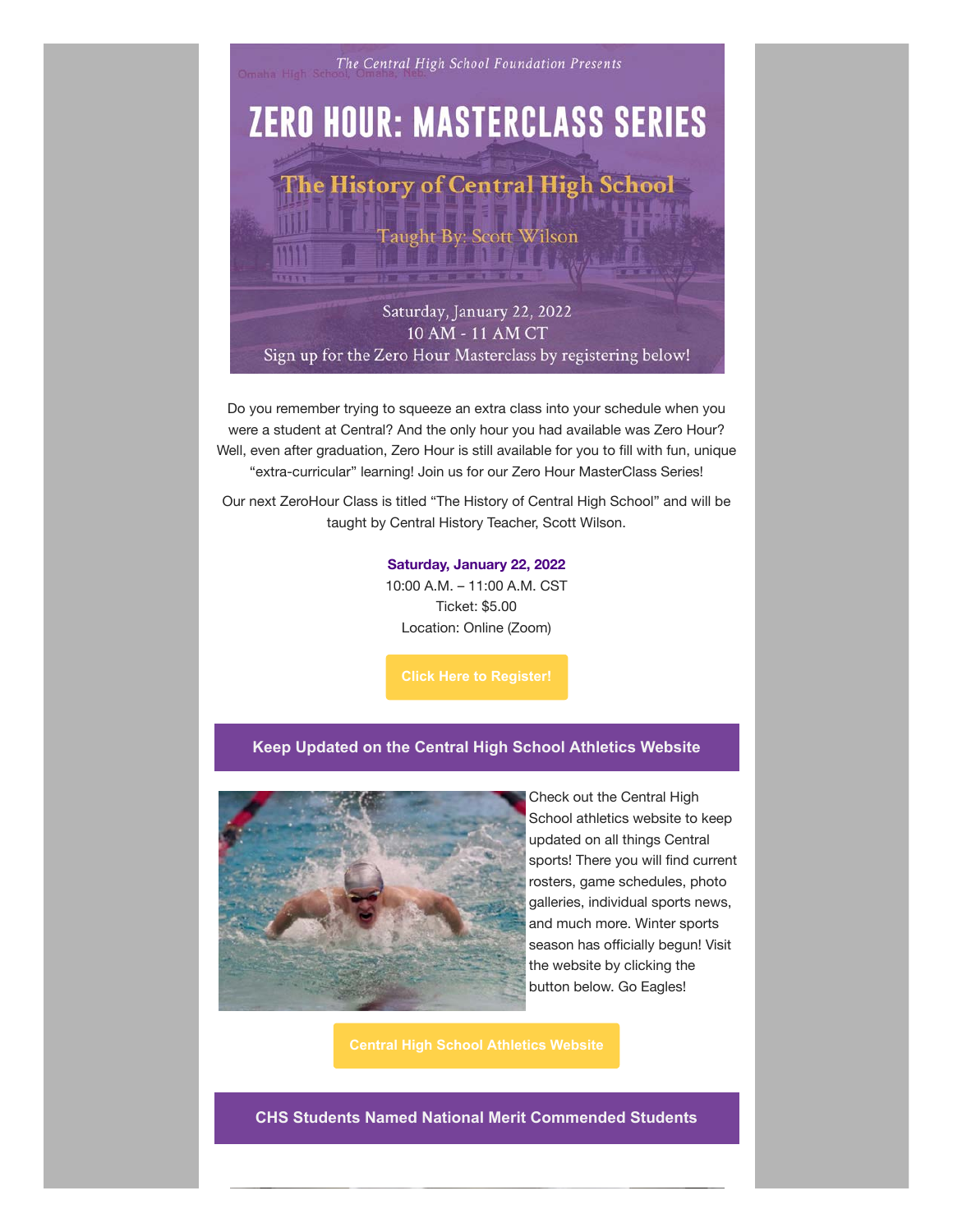

Congratulations to CHS students Eliana, Srujan, and Nathan for being named National Merit Scholar Commended Students! The National Merit Scholarship Program is a nation-wide academic scholarship competition for recognition and university scholarships administered by the National Merit Scholarship Corporation. Students posed for a picture with Principal Kirksey in front of the school!

# **Reunion Recap: Classes of 1991 Celebrates their 30th Class Reunion with a Night of Bowling!**



The Class of 1991 celebrated their 30th reunion on October 8th & 9th! The festivities began at Seeman Stadium for the Central vs. Papillion-LaVista South football game. The socializing continued on the patio of The Trap Room, just a short walk from CHS. Reunion organizers said it was "a great turnout and a gorgeous evening to be outdoors catching up with old friends!"

On Saturday morning they gathered for a tour of Central High School. "The magnificent building perched atop a hill overlooking downtown Omaha is the keeper of so many wonderful memories," they said. Some attending alumni had not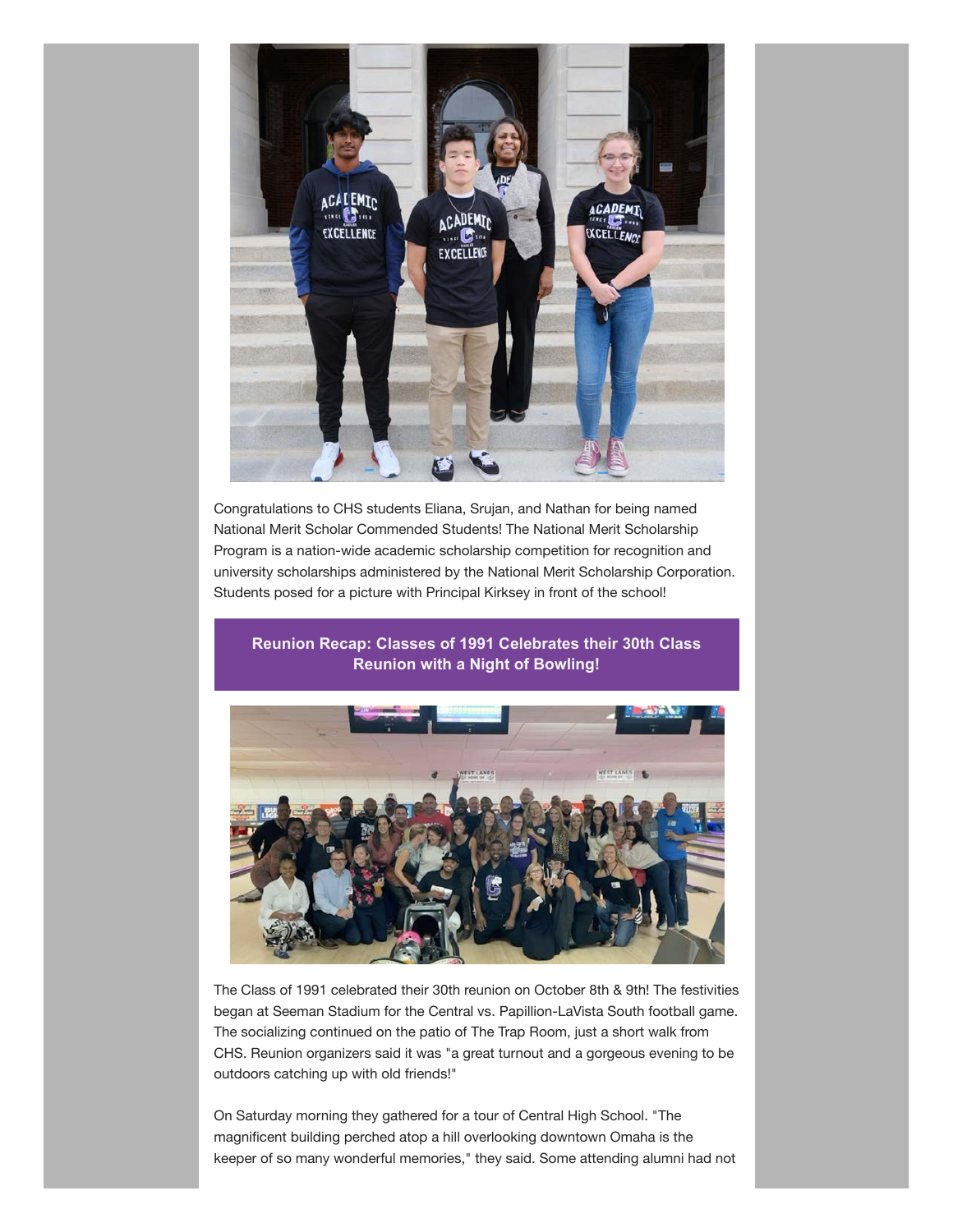The Saturday evening event was held at West Lanes Bowlatorium on 72nd St and Dodge. Reunion organizers said, "Special thanks for Kim Kurtzuba (CHS 1991) and family for allowing the class of '91 to take over the entire establishment for this private event. There was something for everyone... bowling and dancing to 90's music in the alleys, cheering on the Huskers at The Blue Magoo Bar, and watching a nostalgic photo slideshow while reminiscing with former classmates."

#### **Alumni Assoc. Looking For Donations to the CHS Alumni Library**



Did you know: The Central High School Alumni Association maintains the CHS Alumni Library? Thanks to their efforts, there is a great record of Alumni authored literature available for interested alumni and students! On top of keeping track of all the books authored by alumni -- which you can see by clicking the button below - they also maintain the alumni library cabinets on display in the Courtyard. If you or an Eagle you know has authored a book, please consider donating it to the CHS Alumni Library. For more information, contact the Alumni Association at 402-556- 1996 or by email at foundation@chsfomaha.org.

**[Click Here to See Books Authored by CHS Alumni!](https://chsfomaha.org/alumni/alumni-library/)**

**Reunion Recap: The Classes of 1980 and 1981 Celebrate Their 40th Reunion with Dinner and Dancing!**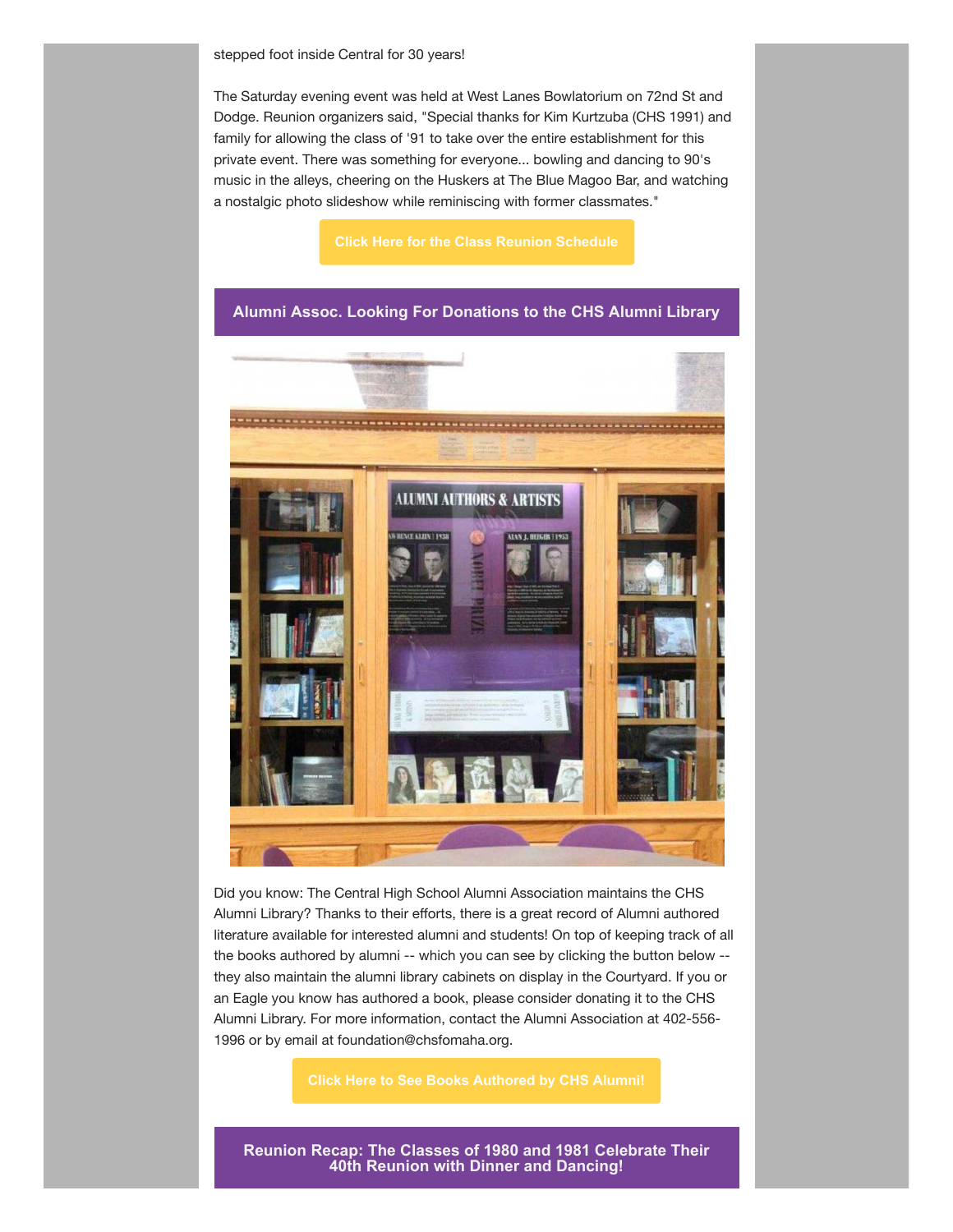

The Class of 1980 and 1981 joined forces September 27 – 28th for a spirited CHS Fortieth Class Reunion. Reunion organizers reported: "The weekend kicked off Friday evening with many classmates in the home stands cheering the Eagles on to a 45-28 victory against Columbus. With its terrific indoor/outdoor space and live music, Annies Irish Pub, located in The Capitol District, served as an ideal postgame venue to casually reconnect with long-time friends. Saturday morning, the classes gathered to once again walk the halls of CHS, hear from current students and to get a first-hand look at the many new facilities. The weekend wrapped up Saturday evening at Field Club of Omaha with dinner and dancing; an event attended by nearly 150 Eagles and guests. Although the idea for a combined reunion was sparked by the COVID-19 delay, the inclusive weekend turned out to be a big hit. Discussions are already in the works for a future multi-year reunion!"

# **Join Generation "C" Today!**



The DiGiacomo family is honored to be this year's Central High School Foundation Generation "C" Chairs. As the 2021-2022 school year begins and our Eagles get ready to go back to the nest in person, we hope you and your family are looking forward to spending more time with friends, family, and colleagues face-to-face. As media professionals, small business owners, and healthcare professionals, we too are excited to interact more with our communities in person and reinvigorate our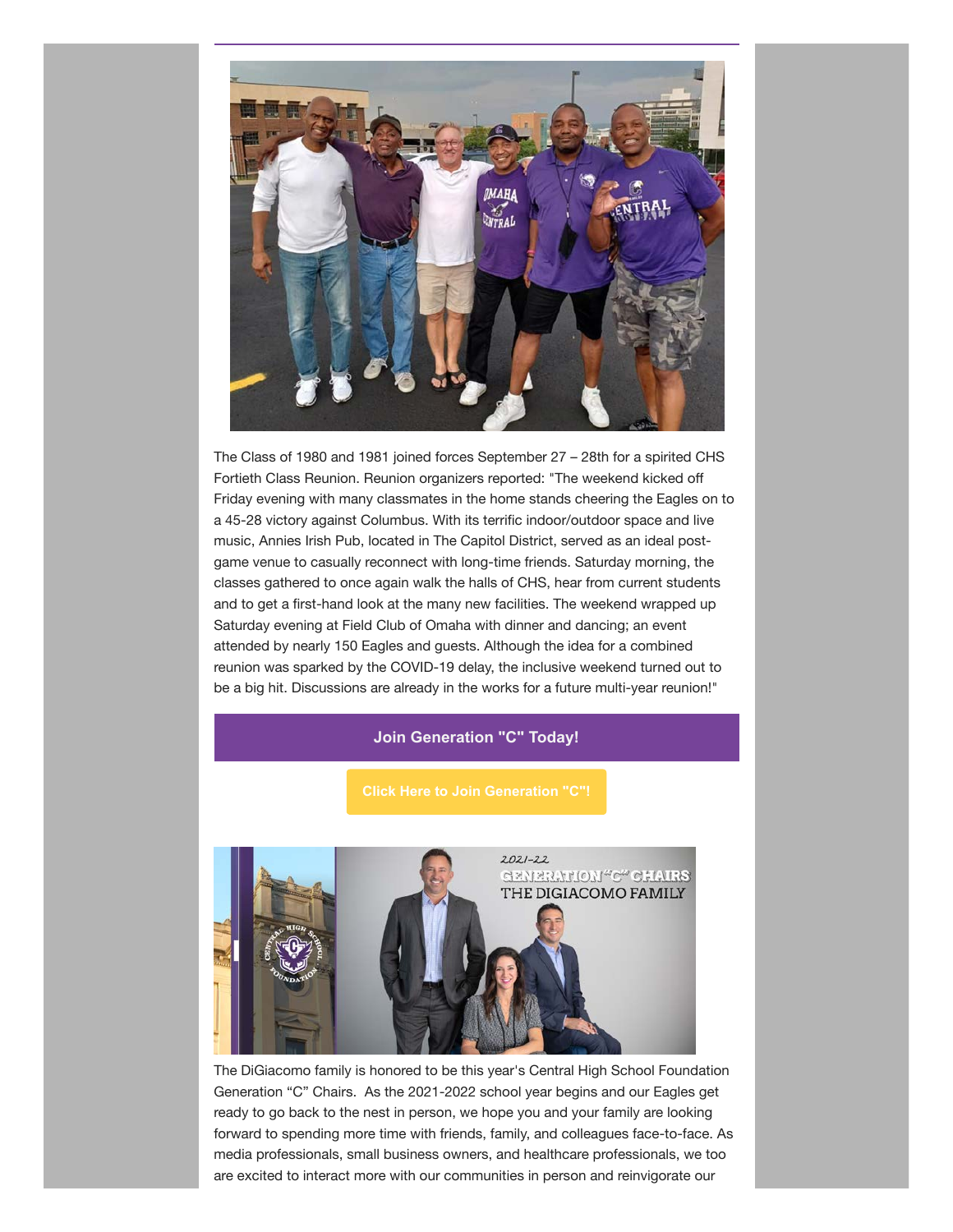local economies. Like the wider community around us, our Eagles are also transitioning back to in-person activities, and we need your help to make this transition a success!

We, as Generation "C" members, recognize the importance of the exceptional education and life-defining experiences we received during our time at Central. After a year of online and hybrid learning, we know that our Eagles are also eager to return to the classroom full time. **Therefore, we are asking you to help us provide them with the same life-defining educational activities, club experiences, and athletic opportunities that were afforded to us during our years at Central High School.** Your Central High School Foundation Generation "C" membership is a simple and easy way for you to give back to the next generation of Eagles.

#### **Michael DiGiacomo, CHS 1991**



A 1991 graduate of Central, Mike studied broadcasting at the University of Nebraska-Lincoln and was a member of Lambda Chi Alpha. Mike has spent his career working in television, starting at KOLN/KGIN in Lincoln before becoming the Capital Bureau reporter for KETV in 2001. In 2010, Mike moved to KMTV Omaha where he co-hosted "The Morning Blend" talk show for 8 years. Mike currently does freelance

work for KMTV and hosts a local cooking show on KPAO in Omaha. A thirdgeneration trumpet player and former member of the Cornhusker Marching Band, Mike is active in his 90's-2000's alternative horn band, GroovePuppet. In addition to his freelance work, Mike is busy with the two-family businesses: Social Holdings LLC and Best Card Payments. Mike is married to his wife Erin. They have three children and two dogs, Miley and Emmy Lou.

#### **Dominic DiGiacomo, CHS 1995**



Dominic is a 1995 graduate of Central. He also holds a bachelor's degree in International Business from the University of Nebraska-Lincoln. Dominic is a managing partner for Best Card Payments, a credit card processing company serving small businesses and medical clinics across the United States. Dominic is also a co-founder of Social Holdings LLC with Mike and Jaclyn. Engaged with the

Omaha community, Dominic serves as a member of the Santa Lucia Festival Committee and also enjoys helping fundraise for Children's Hospital & Medical Center and CRCC, both Omaha based organizations that specialize in kids with medical and special needs. Dominic is married to his wife Megan and has three wonderful daughters.

#### **Jaclyn DiGiacomo Oltmans, CHS 1998**



Jaclyn graduated from Central in 1998 and from the University of Nebraska-Lincoln in 2002 with a bachelor's degree in Exercise Science. Jaclyn studied Physical Therapy at Creighton University and graduated in 2005. After graduation, she moved to Chicago and especially enjoyed Lake Michigan and the Chicago Cubs. Now back in Omaha, Jaclyn has spent the last 11 years working for Accelerated

Care Plus, specializing in long-term care with an emphasis in Dementia. She is also the co-founder of the family business, Social Holdings LLC. Jaclyn and her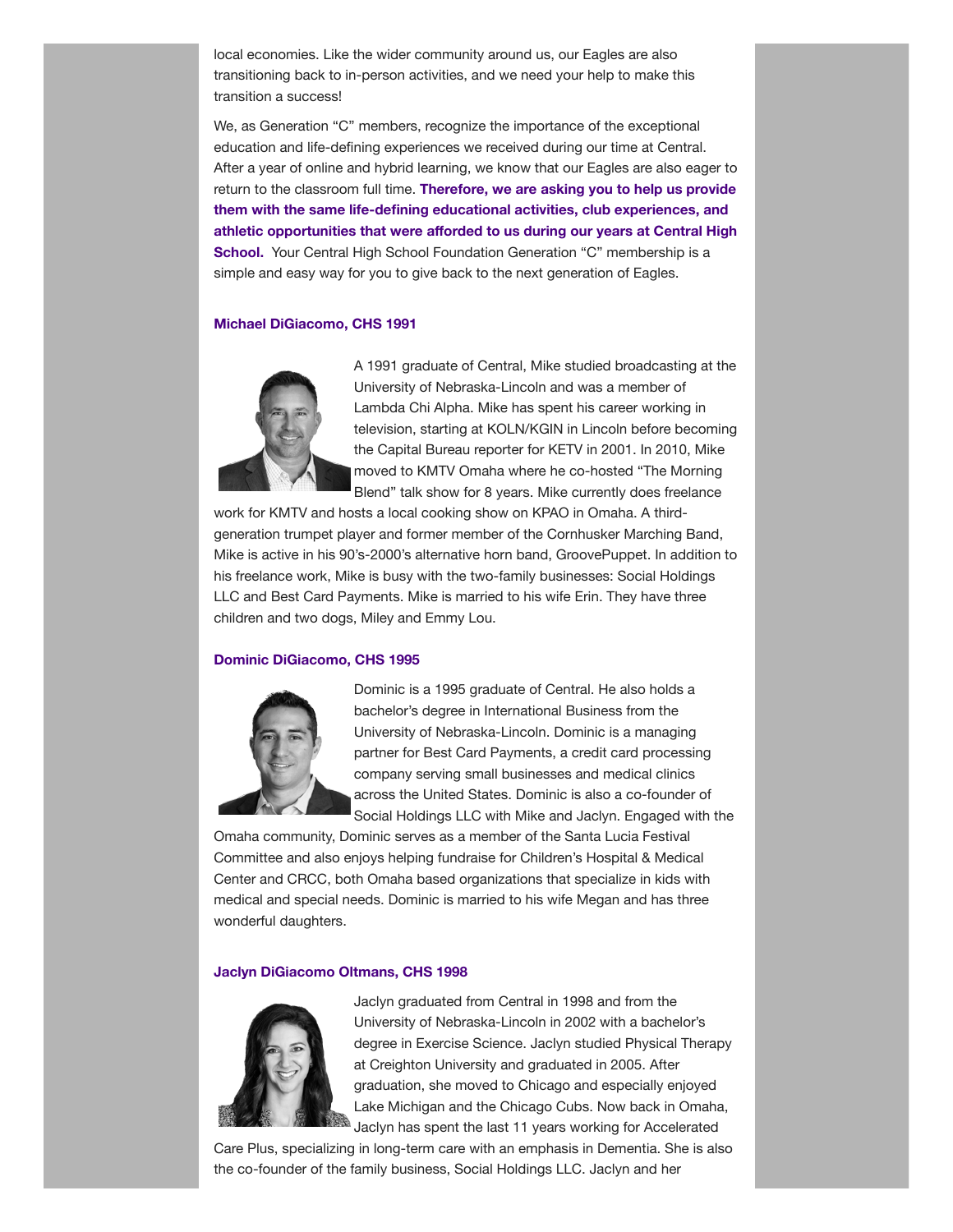husband Chris spend their free time traveling, playing pickle ball, and playing and golf. But their favorite pastime is watching the activities of their three daughters: Olivia, Arianna, and Lola.

#### **Gale Sayers Statue to Be Erected in 2022!**



The unveiling of the planned bronze statue of [Gale Sayers](https://chsfomaha.org/halloffame/gale-sayers/) outside Seeman Stadium at Central High School has been delayed to Fall 2022 because of supply chain delays of raw materials as a result of COVID-19.

However, we still need your help to make this memorial statue a reality! Make a memorial donation in Gale's name to assist in the erection of this monument. Thanks to three generous alumni, and the Class of 1961, your contribution will be [matched dollar-for-dollar up to \\$85,000! Make a memorial donation by clicking](https://chsfomaha.org/support/memorial-giving/) here. When you make a memorial gift, a personalized card and acknowledgment is sent to his family. You will also receive a letter acknowledging your gift and the gift amount will appear on your donor acknowledgement for your records. All donations will be recognized in the CHSF annual report.

Gale Sayers (Class of 1961), a great Eagle athlete, friend of the Central High School Foundation, and former Chicago Bears star passed away September 22, 2020. Gale is considered one of the greatest running backs in the history of the National Football League. He is the youngest person to ever be inducted into the Pro Football Hall of Fame at age 34. "I Am Third," his autobiography which inspired the film "Brian's Song," was critically acclaimed. It told the story of his family, of the crippling knee injury that almost destroyed his career, and, most of all, it recalled the story of Gale's short but unforgettable friendship with Brian Piccolo. He was a member of the Central High School Hall of Fame, and was a proud supporter of Central High School and the Central High School Foundation until the end of his life.

Littleton Alston, Eagle parent and owner of Alston Art Studio, has been selected as the sculptor to design and construct this bronze statue. The Victory Eagle will be forever soaring over one of Central's greatest athletes!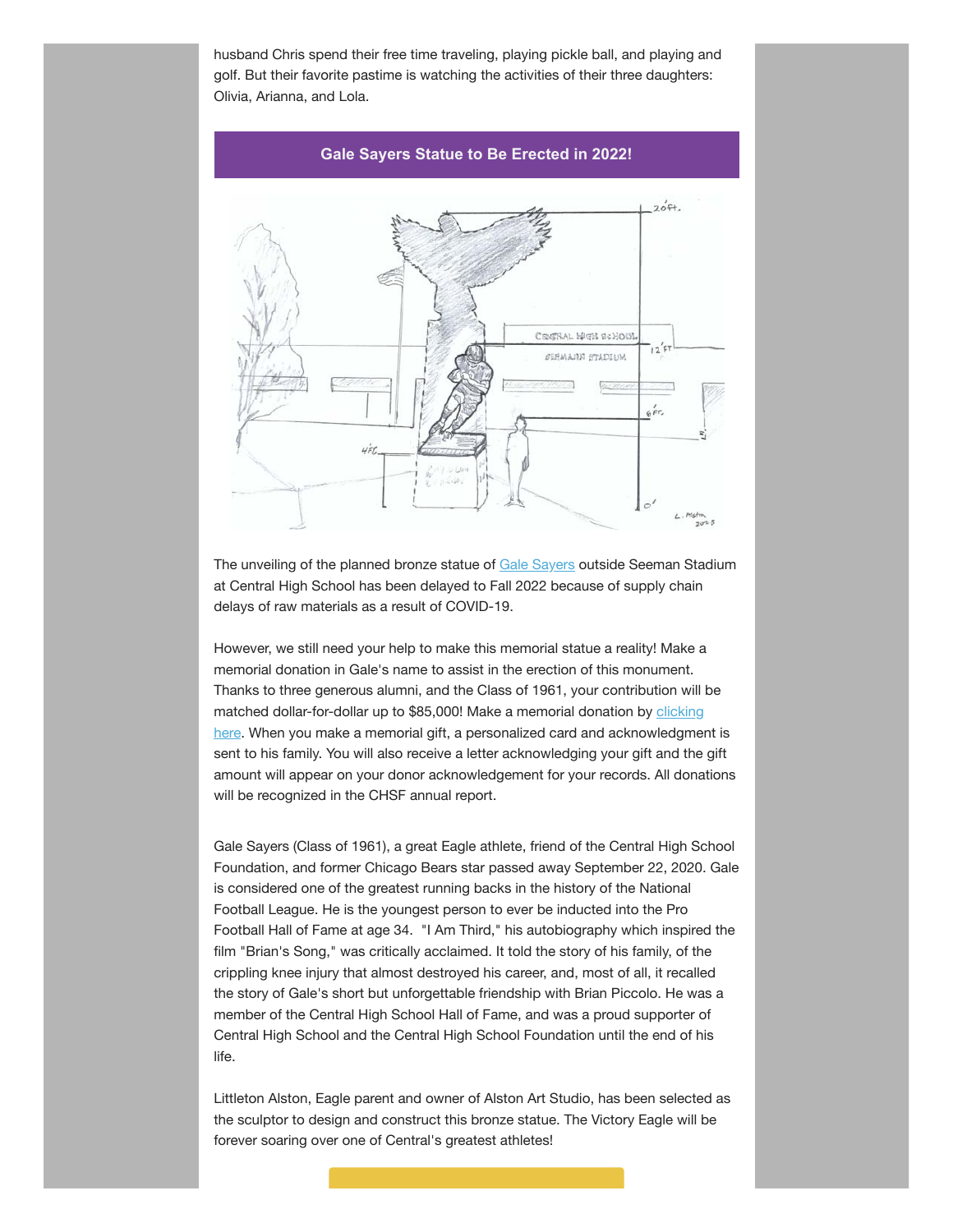# **Join the 1859 Society Today!**



Named for the year of Central's founding, the 1859 Society honors donors who have included The Central High School Foundation in their estate plans. By arranging for such deferred gifts, alumni, parents and friends of CHS play a vital role in securing the future of Omaha's oldest educational institution. Combining financial planning, estate planning, and tax planning techniques, planned giving enables donors to make gifts of significance often with tax and financial rewards. If you're interested in joining the 1859 Society and making a planned gift, contact Michele Roberts at the CHSF Office at 402-556-1996 or [michele@chsfomaha.org.](mailto:michele@chsfomaha.org)



#### **Share Your Memories From Your Time at Central!**

Did you know that the Central High School Foundation collects the memories of our alumni to paint a full, bright picture of life at Central for future generations? In fact, you can read all of the memories others have submitted on our [website](https://chsfomaha.org/alumni/chs-memories/)!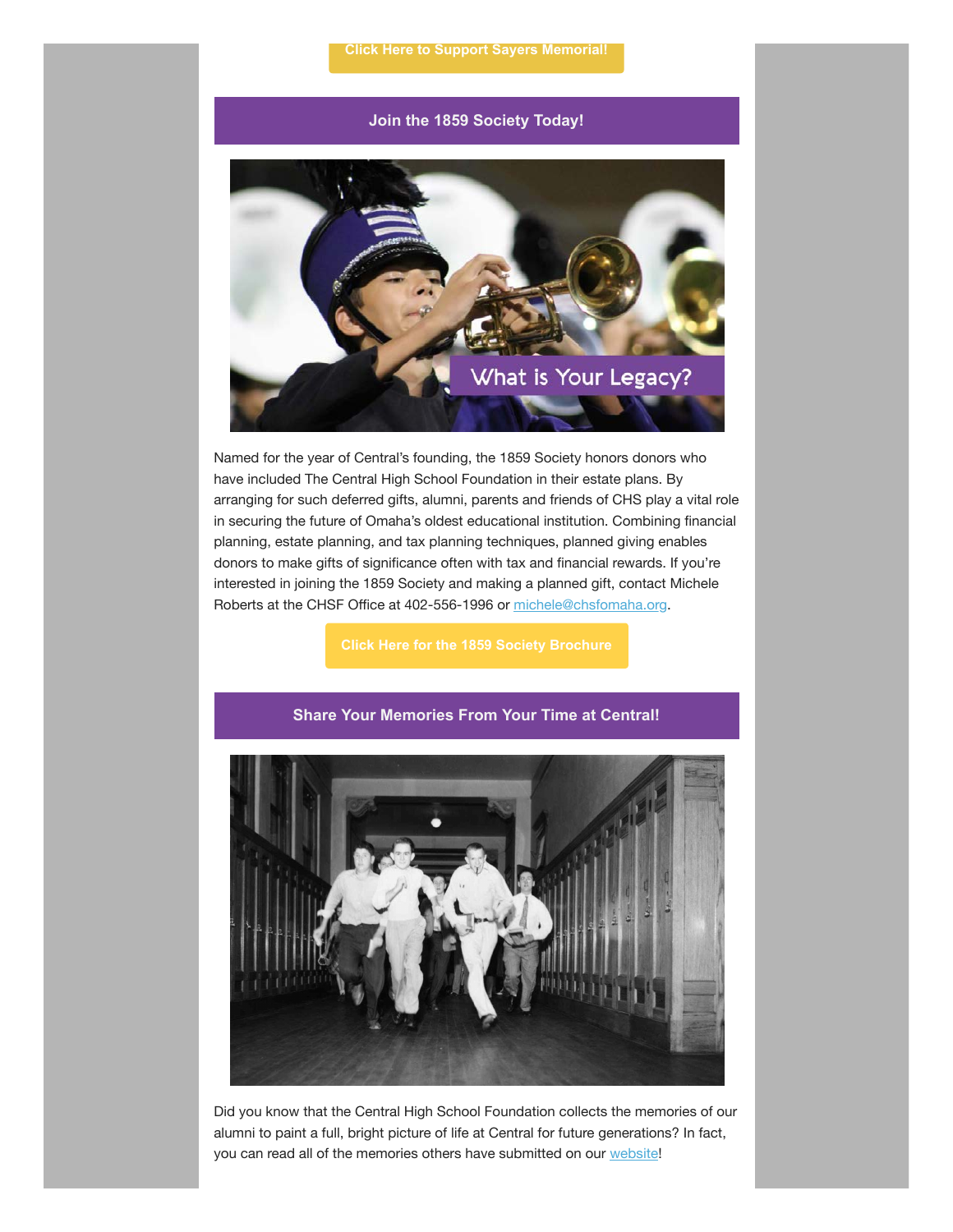#### **We would love to hear from you!**

Submit your memory to the Central High School Foundation! You can also share photos of your time at Central, which will be entered into our archives!

**[Click Here to Submit Your Memory](https://chsfomaha.org/alumni/memories-of-central/)**

### **2021 Class Reunion Schedule**



**The CHS Classes of 1985 and 1986 celebrated their 35th and 36th reunion on the weekend of September 16th!**

The 2022 Reunion Season is upon us! Please look below for an update and a person of contact for your reunion. If you have any questions, please reach out to the Central High School Foundation.

# **Class of 1962**

October 14–15, 2022 Beth Sargent, Susan Lucas, Patti Trotter

> **Class of 1966** POSTPONED UNTIL 2022 Cindy Hadsell 402-312-4929

> > **Class of 1970** POSTPONED July 25-26, 2025

### **[Class](https://chsfomaha.org/events/class-of-1971-reunion/) of 1971**

RESCHEDULED – October 7-8, 2022 Linda Niebauer, Danny Slosburg, Denny Brown 303-909-8227 (Linda) [linda.niebauer@cuanschutz.edu](mailto:linda.niebauer@cuanschutz.edu)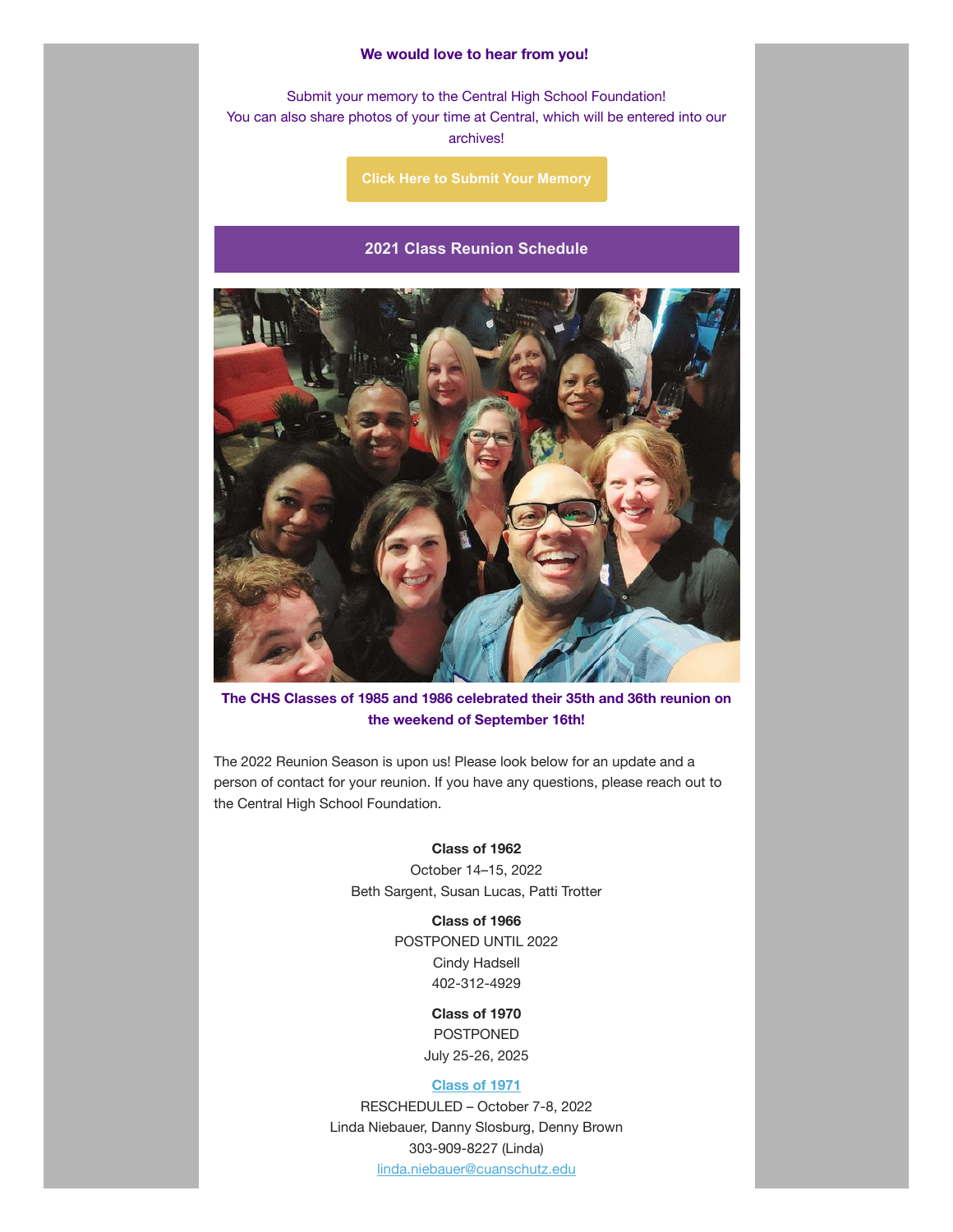#### [Join the 1971 Facebook Group](https://www.facebook.com/groups/112224362181582)

Check out Omaha Central Class of '71 [website](https://omahacentral71.classquest.com/)

**Class of 1972**

October 7– 8, 2022 Nancy Johnson, Val (Acuff) Johnson, David Kutler, Michael Muskin [omahachs1972@gmail.com](mailto:omahachs1972@gmail.com) [Join the 1972 Facebook Group](https://www.facebook.com/OmahaCHS1972)

> **Class of 1990** POSTPONED – Fall 2022 [Ben Rouch](mailto:benjamin.rouch@me.com) 402-598-2669 [Join the 1990 Facebook Group](https://www.facebook.com/omahacentralhighclassof1990/)

# **Support CHSF While You Shop!**

# **Support Central High School** Foundation.

When you shop at smile.amazon.com, Amazon donates.

Go to smile.amazon.com

# amazonsmile

If you're buying Back to School supplies or books on Amazon, make sure you click on the link below first! We have partnered with AmazonSmile so that you can support the Central High School Foundation while you shop.

AmazonSmile is a website operated by Amazon with the same products, prices, and shopping features as [Amazon.com.](http://amazon.com/?fbclid=IwAR1ko2vxLWKZsBVyFJaHybT_0nwcY1JSDpj6_0klZWqI7D5c8u5ErkuaEj0) The difference is that when you shop on AmazonSmile, the AmazonSmile Foundation will donate 0.5% of the purchase price of eligible products to the Central High School Foundation! Click below to get started shopping.



The Central High School Foundation has partnered with TAGG (Together A Greater Good) to provide an easy and free way to support the Foundation. The app, available on [iPhone](https://itunes.apple.com/us/app/together-a-greater-good/id900641585?ls=1&mt=8) and **[Android](https://play.google.com/store/apps/details?id=com.agilxtagg.android)** devices, is free to download and easy to set up.

Using the app, you can snap a photo of your receipts from [participating businesses](https://togetheragreatergood.com/participating-businesses/), and a percentage of your total will be donated to the Central High School Foundation. Visit their [website](https://togetheragreatergood.com/) to learn more!

# **Follow and Like Us on Social Media!**